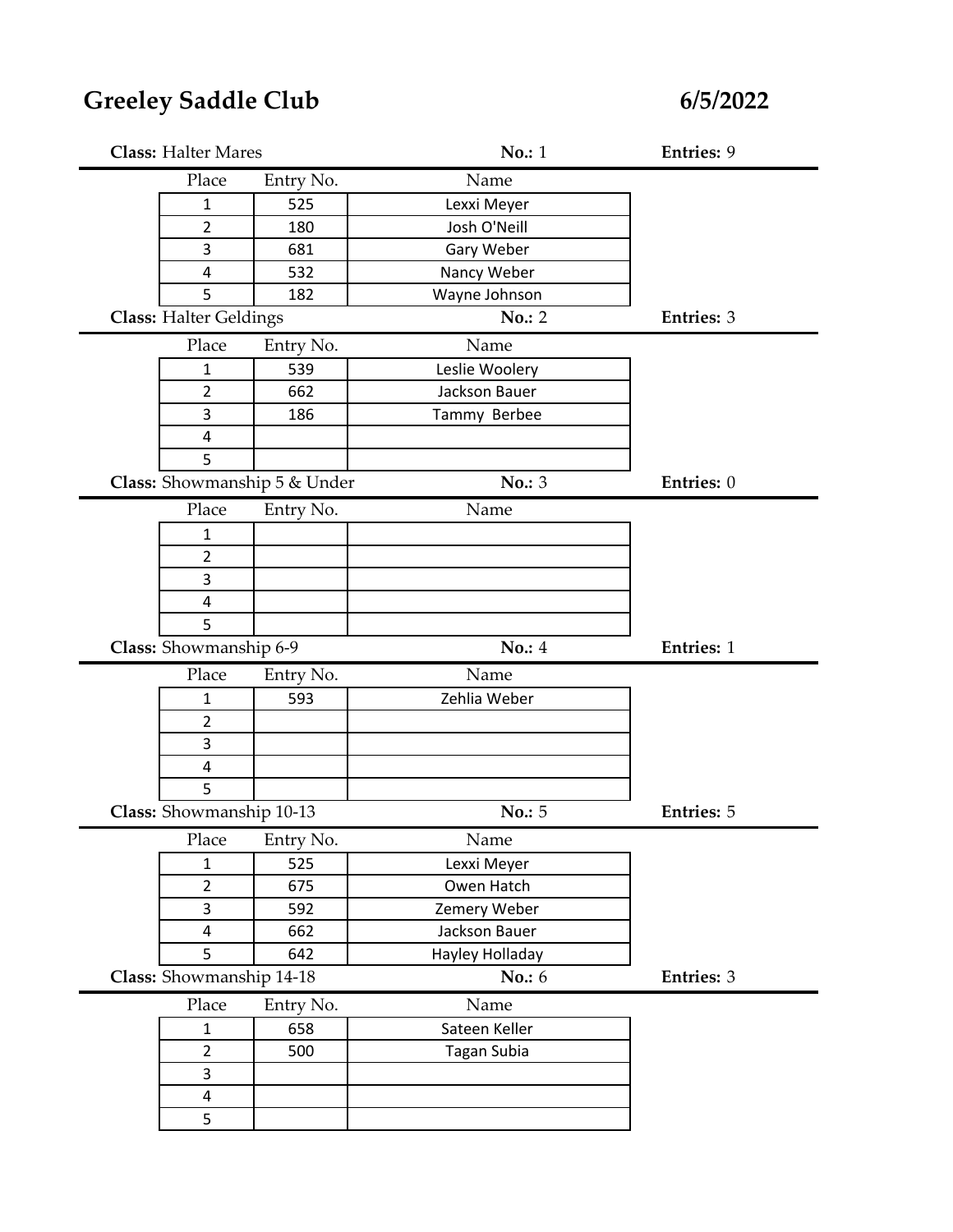| Class: Showmanship 19-39  |                              | <b>No.: 7</b>         | <b>Entries: 5</b>  |
|---------------------------|------------------------------|-----------------------|--------------------|
| Place                     | Entry No.                    | Name                  |                    |
| 1                         | 515                          | <b>Brooke Taylor</b>  |                    |
| 2                         | 566                          | Diane Roggenthen      |                    |
| 3                         | 638                          | Jordan Uhrig          |                    |
| 4                         | 579                          | <b>Brooke Ranallo</b> |                    |
| 5                         | 505                          | Kayla Subia           |                    |
|                           | Class: Showmanship 40 & Over | No.: 8                | <b>Entries: 5</b>  |
| Place                     | Entry No.                    | Name                  |                    |
| $\mathbf{1}$              | 610                          | Elijah Hatch          |                    |
| $\overline{2}$            | 524                          | Vanessa Meyer         |                    |
| 3                         | 186                          | Tammy Berbee          |                    |
| 4                         | 532                          | Nancy Weber           |                    |
| 5                         | 681                          | Gary Weber            |                    |
| Class: Leadline 5 & Under |                              | No.: 9                | <b>Entries: 1</b>  |
| Place                     | Entry No.                    | Name                  |                    |
| 1                         | 598                          | Laney Lewis           |                    |
| $\overline{2}$            |                              |                       |                    |
| 3                         |                              |                       |                    |
| 4                         |                              |                       |                    |
| 5                         |                              |                       |                    |
|                           |                              |                       |                    |
| Class: English Pleasure   |                              | No.: 10               | <b>Entries: 11</b> |
| Place                     | Entry No.                    | Name                  |                    |
| 1                         | 675                          | Owen Hatch            |                    |
| $\overline{2}$            | 658                          | Sateen Keller         |                    |
| 3                         | 610                          | Elijah Hatch          |                    |
| 4                         | 525                          | Lexxi Meyer           |                    |
| 5                         | 638                          | Jordan Uhrig          |                    |
| Class: English Equitation |                              | No.: 11               | <b>Entries: 9</b>  |
| Place                     | Entry No.                    | $\rm Name$            |                    |
| $\mathbf{1}$              | 525                          | Lexxi Meyer           |                    |
| $\overline{2}$            | 638                          | Jordan Uhrig          |                    |
| 3                         | 566                          | Diane Roggenthen      |                    |
| 4                         | 515                          | <b>Brooke Taylor</b>  |                    |
| 5                         | 662                          | Jackson Bauer         |                    |
| Class: English Show Hack  |                              | No.: 12               | Entries: 6         |
| Place                     | Entry No.                    | Name                  |                    |
| $\mathbf{1}$              | 658                          | Sateen Keller         |                    |
| $\overline{2}$            | 662                          | Jackson Bauer         |                    |
| 3                         | 675                          | Owen Hatch            |                    |
| 4                         | 638                          | Jordan Uhrig          |                    |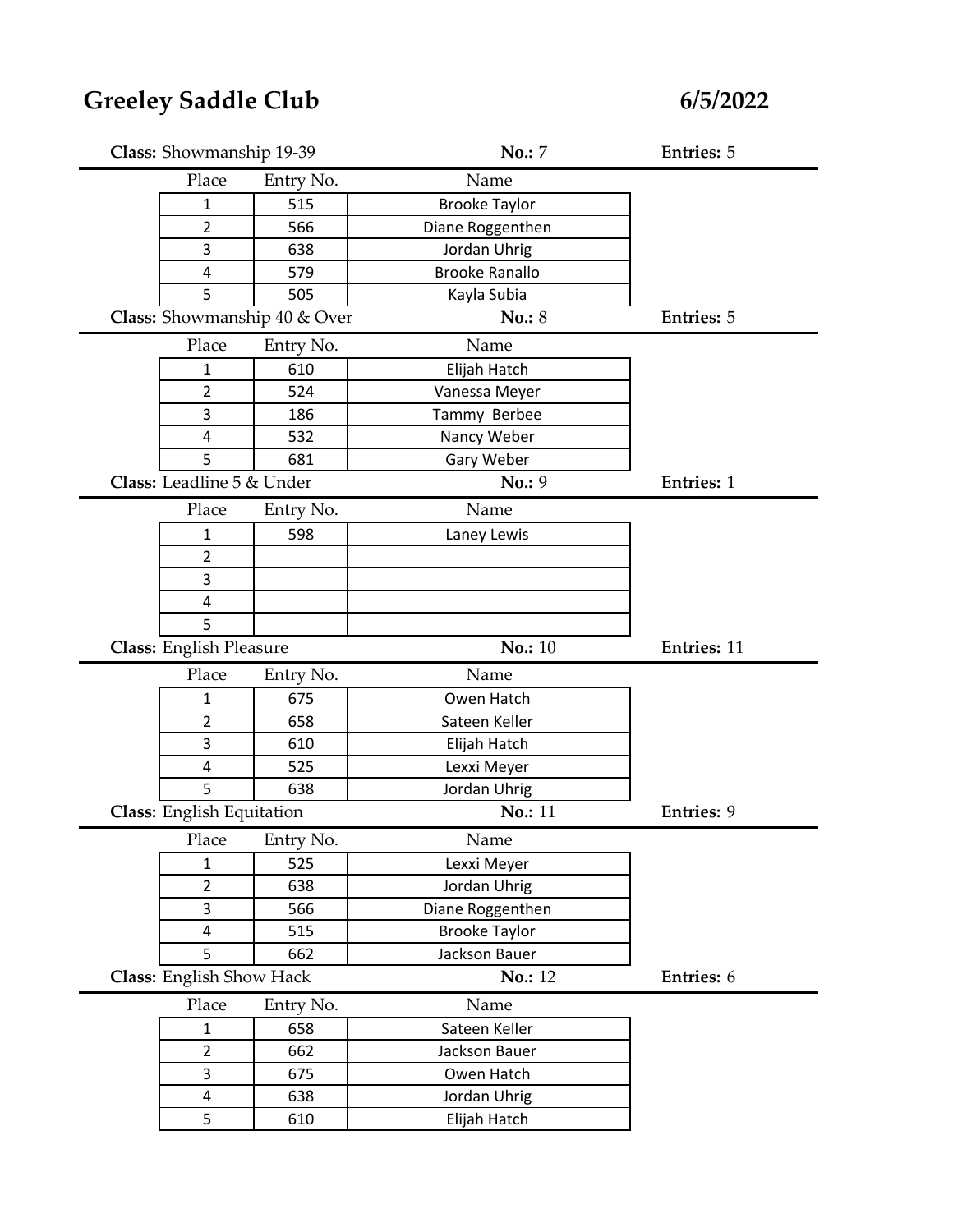|                                    | <b>Class:</b> Novice Equitation - Walk Trot | No.: 13              | <b>Entries: 3</b> |
|------------------------------------|---------------------------------------------|----------------------|-------------------|
| Place                              | Entry No.                                   | Name                 |                   |
| 1                                  | 516                                         | Hannah Winters       |                   |
| $\overline{2}$                     | 180                                         | Josh O'Neill         |                   |
| 3                                  | 593                                         | Zehlia Weber         |                   |
| 4                                  |                                             |                      |                   |
| 5                                  |                                             |                      |                   |
| <b>Class: Green Horse Pleasure</b> |                                             | No.: 14              | <b>Entries: 5</b> |
| Place                              | Entry No.                                   | Name                 |                   |
| $\mathbf{1}$                       | 677                                         | Cal Dyer             |                   |
| $\overline{2}$                     | 185                                         | Megan Hunter         |                   |
| 3                                  | 183                                         | Olivia Walsh         |                   |
| $\overline{4}$                     | 658                                         | Sateen Keller        |                   |
| 5                                  | 649                                         | <b>Gwen Wilusz</b>   |                   |
| Class: Western Pleasure 6-9        |                                             | No.: 15              | Entries: 0        |
| Place                              | Entry No.                                   | Name                 |                   |
| $\mathbf{1}$                       |                                             |                      |                   |
| 2                                  |                                             |                      |                   |
| 3                                  |                                             |                      |                   |
| $\overline{4}$                     |                                             |                      |                   |
| 5                                  |                                             |                      |                   |
|                                    |                                             |                      |                   |
| Class: Western Pleasure 10-13      |                                             | No.: 16              | <b>Entries: 5</b> |
| Place                              | Entry No.                                   | Name                 |                   |
| 1                                  | 662                                         | Jackson Bauer        |                   |
| $\overline{2}$                     | 675                                         | Owen Hatch           |                   |
| 3                                  | 525                                         | Lexxi Meyer          |                   |
| 4                                  | 642                                         | Hayley Holladay      |                   |
| 5                                  | 592                                         | Zemery Weber         |                   |
| Class: Western Pleasure 14-18      |                                             | No.: 17              | <b>Entries: 5</b> |
| Place                              | Entry No.                                   | Name                 |                   |
| $\mathbf{1}$                       | 180                                         | Josh O'Neill         |                   |
| $\overline{2}$                     | 500                                         | Tagan Subia          |                   |
| 3                                  | 658                                         | Sateen Keller        |                   |
| $\overline{4}$                     | 183                                         | Olivia Walsh         |                   |
| 5                                  | 649                                         | <b>Gwen Wilusz</b>   |                   |
| Class: Western Pleasure 19-39      |                                             | <b>No.: 18</b>       | Entries: 10       |
| Place                              | Entry No.                                   | Name                 |                   |
| $\mathbf{1}$                       | 515                                         | <b>Brooke Taylor</b> |                   |
| $\overline{2}$                     | 550                                         | Kelsey Schuetz       |                   |
| 3                                  | 530                                         | Denise Weber         |                   |
| $\overline{\mathbf{4}}$            | 526                                         | Caitlin Mendoza      |                   |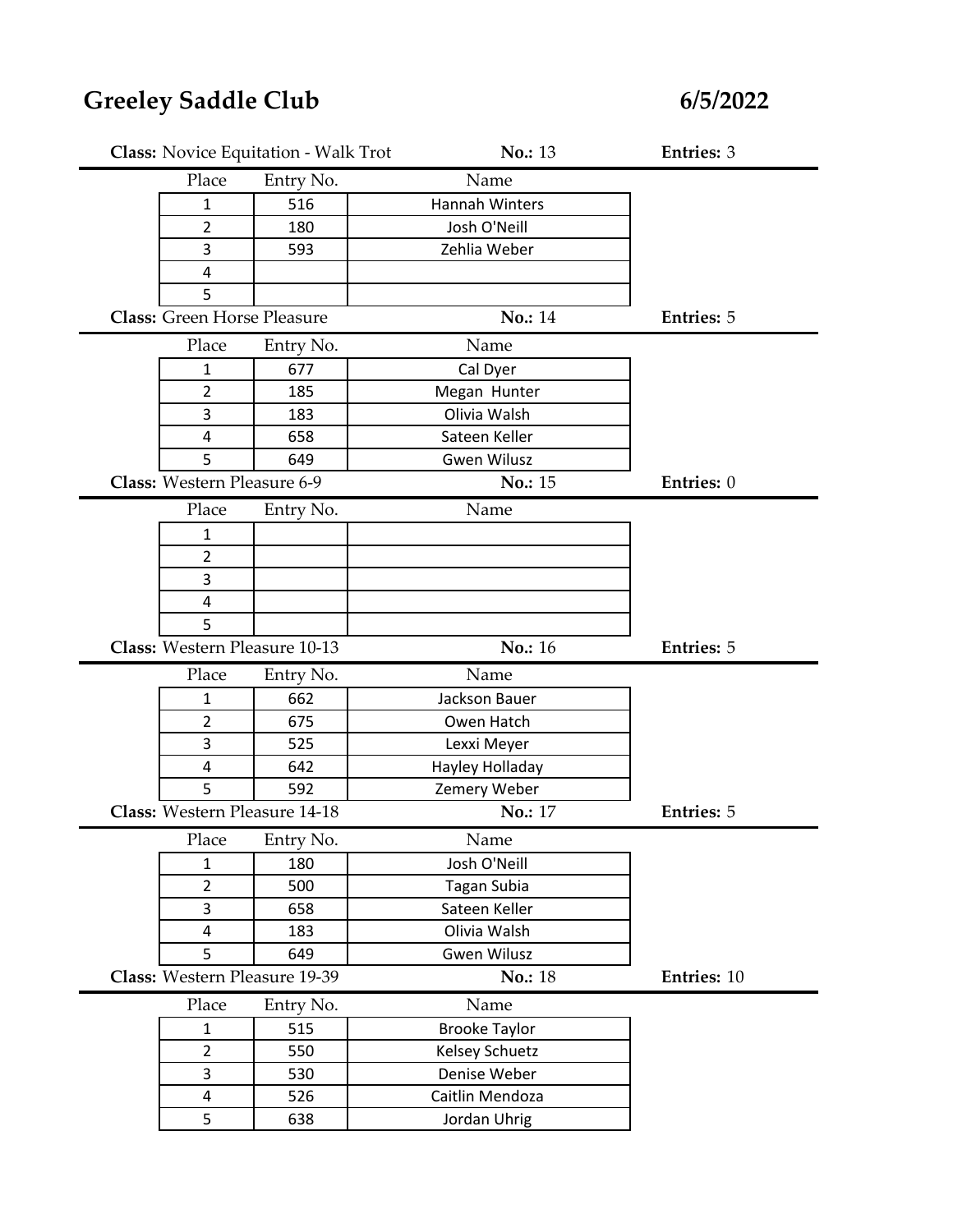|                           | Class: Western Pleasure 40 & Over | No.: 19               | Entries: 6        |
|---------------------------|-----------------------------------|-----------------------|-------------------|
| Place                     | Entry No.                         | Name                  |                   |
| 1                         | 677                               | Cal Dyer              |                   |
| $\overline{2}$            | 519                               | Arlen Anderson        |                   |
| 3                         | 185                               | Megan Hunter          |                   |
| $\overline{\mathbf{4}}$   | 610                               | Elijah Hatch          |                   |
| 5                         | 524                               | Vanessa Meyer         |                   |
| Class: Horsemanship 6-9   |                                   | <b>No.: 20</b>        | Entries: 0        |
| Place                     | Entry No.                         | Name                  |                   |
| $\mathbf{1}$              |                                   |                       |                   |
| $\overline{2}$            |                                   |                       |                   |
| 3                         |                                   |                       |                   |
| 4                         |                                   |                       |                   |
| 5                         |                                   |                       |                   |
| Class: Horsemanship 10-13 |                                   | No.: 21               | <b>Entries: 5</b> |
| Place                     | Entry No.                         | Name                  |                   |
| 1                         | 525                               | Lexxi Meyer           |                   |
| $\overline{2}$            | 662                               | Jackson Bauer         |                   |
| 3                         | 675                               | Owen Hatch            |                   |
| 4                         | 592                               | Zemery Weber          |                   |
| 5                         | 642                               | Hayley Holladay       |                   |
| Class: Horsemanship 14-18 |                                   | No.: 22               | <b>Entries: 3</b> |
| Place                     | Entry No.                         | Name                  |                   |
| 1                         | 500                               | <b>Tagan Subia</b>    |                   |
| $\overline{2}$            | 649                               | <b>Gwen Wilusz</b>    |                   |
| 3                         | 658                               | Sateen Keller         |                   |
| $\overline{\mathbf{4}}$   |                                   |                       |                   |
| 5                         |                                   |                       |                   |
| Class: Horsemanship 19-39 |                                   | No.: 23               | <b>Entries: 8</b> |
| Place                     | Entry No.                         | $\rm Name$            |                   |
| $\mathbf{1}$              | 543                               | <b>Allison Pramik</b> |                   |
| $\overline{2}$            | 515                               | <b>Brooke Taylor</b>  |                   |
| 3                         | 526                               | Caitlin Mendoza       |                   |
| 4                         | 579                               | <b>Brooke Ranallo</b> |                   |
| 5                         | 530                               | Denise Weber          |                   |
|                           | Class: Horsemanship 40 & Over     | <b>No.: 24</b>        | Entries: 6        |
| Place                     | Entry No.                         | Name                  |                   |
| $\mathbf{1}$              | 185                               | Megan Hunter          |                   |
| $\overline{2}$            | 524                               | Vanessa Meyer         |                   |
| 3                         | 519                               | Arlen Anderson        |                   |
| 4                         | 186                               | Tammy Berbee          |                   |
| 5                         | 677                               | Cal Dyer              |                   |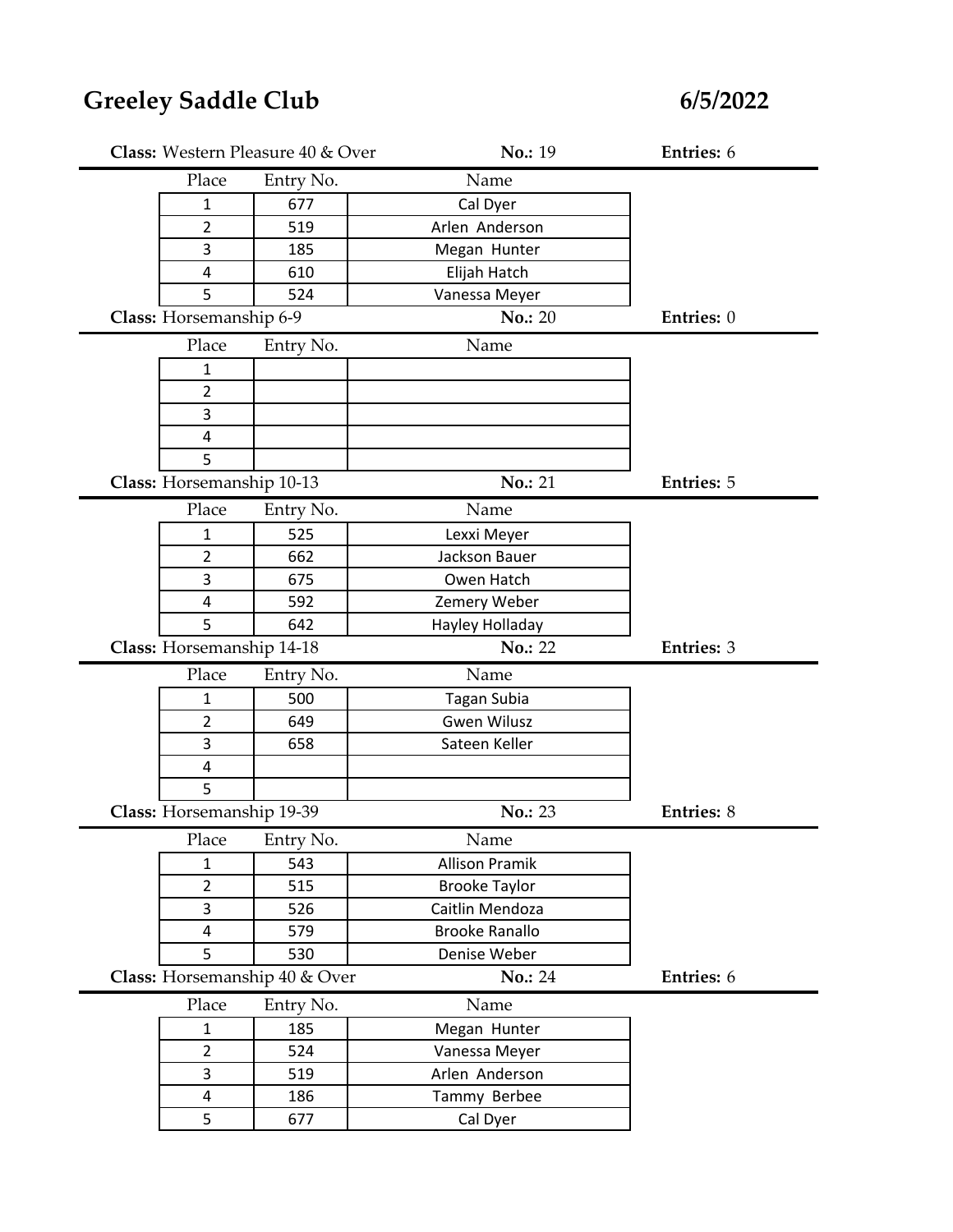| Class: Reining 6-9       |                                 | <b>No.: 25</b>        | Entries: 0        |
|--------------------------|---------------------------------|-----------------------|-------------------|
| Place                    | Entry No.                       | Name                  |                   |
| 1                        |                                 |                       |                   |
| 2                        |                                 |                       |                   |
| 3                        |                                 |                       |                   |
| 4                        |                                 |                       |                   |
| 5                        |                                 |                       |                   |
| Class: Reining 10-13     |                                 | No.: 26               | <b>Entries: 4</b> |
| Place                    | Entry No.                       | Name                  |                   |
| 1                        | 525                             | Lexxi Meyer           |                   |
| 2                        | 592                             | Zemery Weber          |                   |
| 3                        | 675                             | Owen Hatch            |                   |
| 4                        | 662                             | Jackson Bauer         |                   |
| 5                        |                                 |                       |                   |
| Class: Reining 14-18     |                                 | <b>No.: 27</b>        | Entries: 3        |
| Place                    | Entry No.                       | Name                  |                   |
| 1                        | 658                             | Sateen Keller         |                   |
| $\overline{2}$           | 500                             | Tagan Subia           |                   |
| 3                        | 649                             | <b>Gwen Wilusz</b>    |                   |
| 4                        |                                 |                       |                   |
| 5                        |                                 |                       |                   |
| Class: Reining 19-39     |                                 | No.: 28               | <b>Entries: 5</b> |
| Place                    | Entry No.                       | Name                  |                   |
| 1                        | 550                             | <b>Kelsey Schuetz</b> |                   |
| 2                        | 526                             | Caitlin Mendoza       |                   |
| 3                        | 579                             | <b>Brooke Ranallo</b> |                   |
| 4                        | 566                             | Diane Roggenthen      |                   |
| 5                        |                                 |                       |                   |
| Class: Reining 40 & Over |                                 | No.: 29               | Entries: 6        |
| Place                    | Entry No.                       | $\rm Name$            |                   |
| $\mathbf{1}$             | 677                             | Cal Dyer              |                   |
| $\overline{2}$           | 519                             | Arlen Anderson        |                   |
| 3                        | 524                             | Vanessa Meyer         |                   |
| $\overline{4}$           | 186                             | Tammy Berbee          |                   |
| 5                        | 185                             | Megan Hunter          |                   |
|                          | Class: Novice Trail - Walk Trot | <b>No.: 30</b>        | <b>Entries: 2</b> |
| Place                    | Entry No.                       | Name                  |                   |
| $\mathbf{1}$             | 593                             | Zehlia Weber          |                   |
| $\overline{2}$           | 180                             | Josh O'Neill          |                   |
| 3                        |                                 |                       |                   |
| $\overline{4}$           |                                 |                       |                   |
| 5                        |                                 |                       |                   |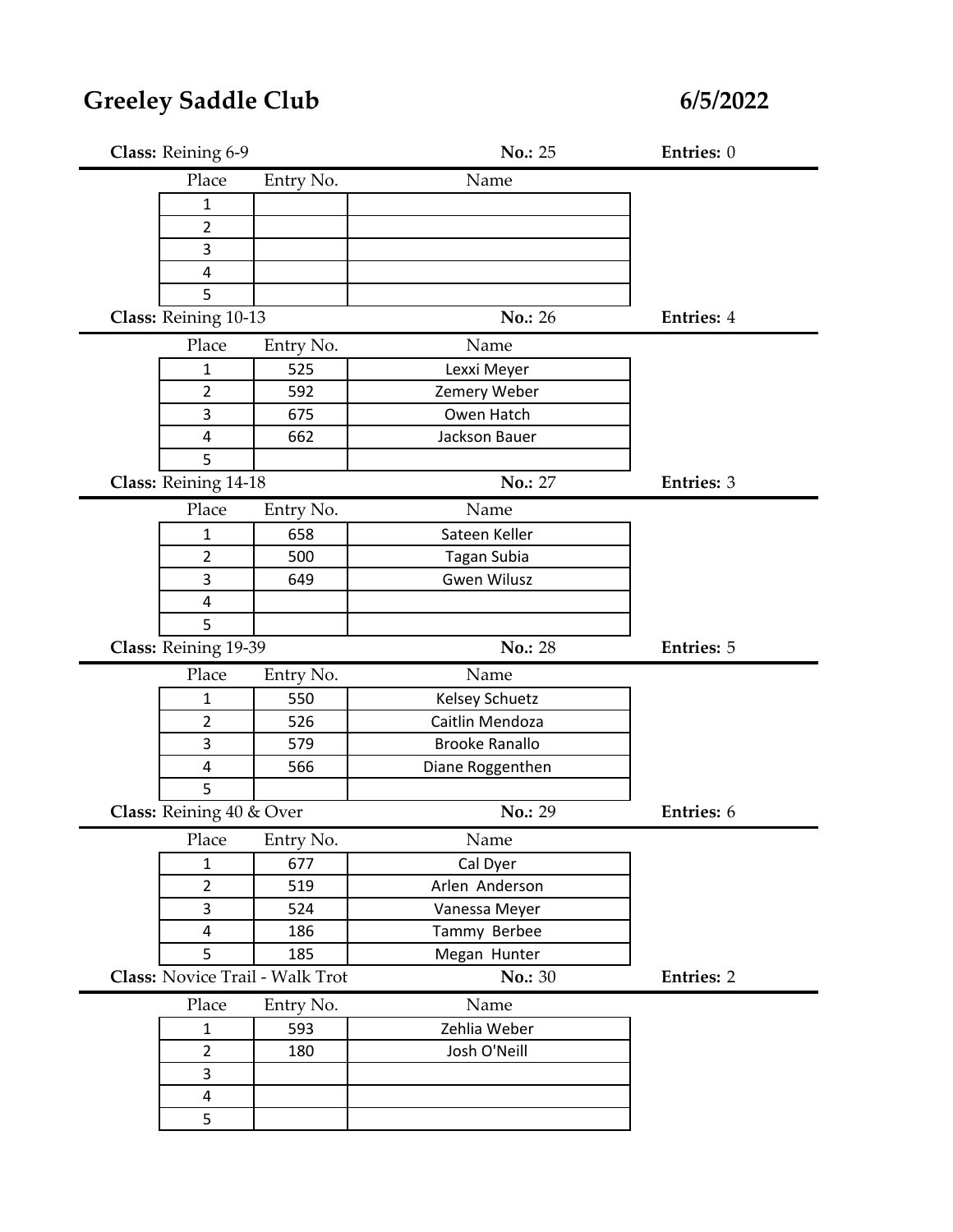| Class: Trail 5 & Under  |           | No.: 31               | <b>Entries: 1</b> |
|-------------------------|-----------|-----------------------|-------------------|
| Place                   | Entry No. | Name                  |                   |
| $\mathbf 1$             | 598       | Laney Lewis           |                   |
| $\overline{2}$          |           |                       |                   |
| 3                       |           |                       |                   |
| 4                       |           |                       |                   |
| 5                       |           |                       |                   |
| Class: Trail 6-9        |           | No.: 32               | <b>Entries: 1</b> |
| Place                   | Entry No. | Name                  |                   |
| $\mathbf{1}$            | 527       | Savannah Mendoza      |                   |
| $\overline{2}$          |           |                       |                   |
| 3                       |           |                       |                   |
| 4                       |           |                       |                   |
| 5                       |           |                       |                   |
| Class: Trail 10-13      |           | No.: 33               | <b>Entries: 5</b> |
| Place                   | Entry No. | Name                  |                   |
| $\mathbf{1}$            | 525       | Lexxi Meyer           |                   |
| 2                       | 592       | Zemery Weber          |                   |
| 3                       | 642       | Hayley Holladay       |                   |
| $\overline{\mathbf{4}}$ | 662       | Jackson Bauer         |                   |
| 5                       | 675       | Owen Hatch            |                   |
| Class: Trail 14-18      |           | No.: 34               | Entries: 3        |
| Place                   | Entry No. | Name                  |                   |
| 1                       | 500       | Tagan Subia           |                   |
| $\overline{2}$          | 658       | Sateen Keller         |                   |
| 3                       | 649       | <b>Gwen Wilusz</b>    |                   |
|                         |           |                       |                   |
| $\overline{4}$          |           |                       |                   |
| 5                       |           |                       |                   |
| Class: Trail 19-39      |           | No.: 35               | <b>Entries: 7</b> |
| Place                   | Entry No. | Name                  |                   |
| $\mathbf{1}$            | 543       | <b>Allison Pramik</b> |                   |
| $\overline{2}$          | 566       | Diane Roggenthen      |                   |
| 3                       | 526       | Caitlin Mendoza       |                   |
| $\pmb{4}$               | 505       | Kayla Subia           |                   |
| 5                       | 579       | <b>Brooke Ranallo</b> |                   |
| Class: Trail 40 & Over  |           | No.: 36               | Entries: 9        |
| Place                   | Entry No. | Name                  |                   |
| $\mathbf{1}$            | 677       | Cal Dyer              |                   |
| $\overline{2}$          | 539       | Leslie Woolery        |                   |
| 3                       | 524       | Vanessa Meyer         |                   |
| $\overline{\mathbf{4}}$ | 519       | Arlen Anderson        |                   |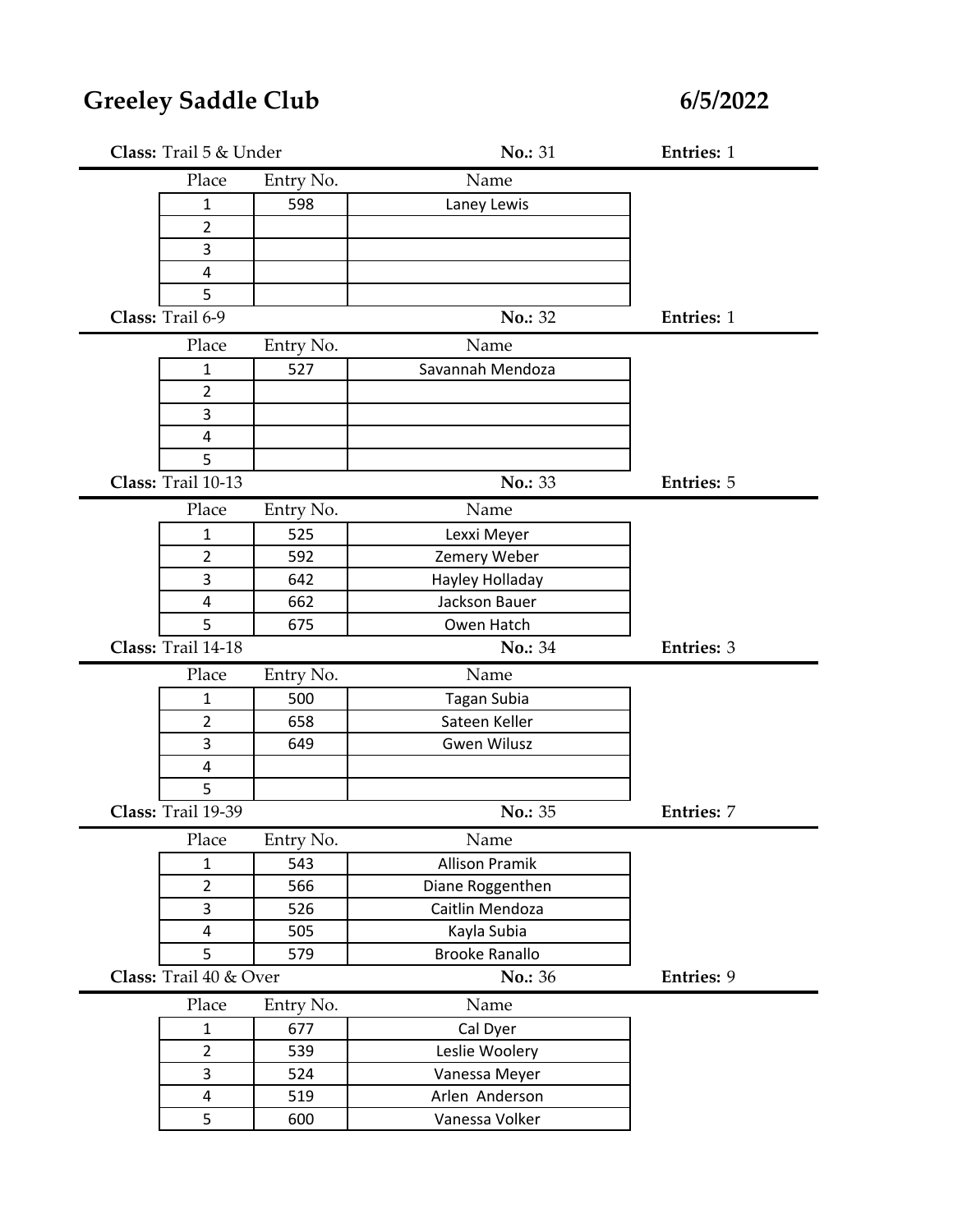| Class: Speed Barrel 5 & Under |           | No.: 37                | Entries: 3        |
|-------------------------------|-----------|------------------------|-------------------|
| Place                         | Entry No. | Name                   | Time              |
| 1                             | 625       | Montana Ruby           | 14.308            |
| $\overline{2}$                | 578       | America Berk           | 17.842            |
| 3                             | 632       | <b>Adriel Guiterez</b> | 21.457            |
| $\overline{4}$                |           |                        |                   |
| 5                             |           |                        |                   |
| Class: Speed Barrel 6-9       |           | No.: 38                | <b>Entries: 3</b> |
| Place                         | Entry No. | Name                   | Time              |
| $\mathbf{1}$                  | 697       | Cash Zeller            | 10.179            |
| $\overline{2}$                | 616       | Seleen Guiterez        | 12.667            |
| 3                             | 633       | Jazzlynn Hand          | 32.988            |
| $\overline{4}$                |           |                        |                   |
| 5                             |           |                        |                   |
| Class: Ring Spear 10-13       |           | No.: 39                | <b>Entries: 3</b> |
| Place                         | Entry No. | Name                   | Time              |
| $\mathbf{1}$                  | 669       | <b>Gabby Morales</b>   | 17.799            |
| $\overline{2}$                |           |                        |                   |
| 3                             |           |                        |                   |
| $\overline{4}$                |           |                        |                   |
| 5                             |           |                        |                   |
|                               |           |                        |                   |
| Class: Ring Spear 14-18       |           | <b>No.: 40</b>         | <b>Entries: 7</b> |
| Place                         | Entry No. | Name                   | Time              |
| $\mathbf{1}$                  | 647       | Danielle Davis         | 21.951            |
| $\overline{2}$                | 658       | Sateen Keller          | 24.625            |
| 3                             | 516       | Hannah Winters         | 26.660            |
| 4                             | 501       | Kyleigh Burch          | 26.790            |
| 5                             | 574       | Cadee Hale             | 27.189            |
| Class: Ring Spear 19-39       |           | No.: 41                | Entries: 0        |
| Place                         | Entry No. | Name                   | Time              |
| $\mathbf{1}$                  |           |                        |                   |
| $\overline{2}$                |           |                        |                   |
| 3                             |           |                        |                   |
| 4                             |           |                        |                   |
| 5                             |           |                        |                   |
| Class: Ring Spear 40 & Over   |           | No.: 42                | <b>Entries: 2</b> |
| Place                         | Entry No. | Name                   | Time              |
| $\mathbf{1}$                  | 570       | Keith Even             | 22.458            |
| 2                             |           |                        |                   |
| 3                             |           |                        |                   |
| $\overline{\mathbf{4}}$<br>5  |           |                        |                   |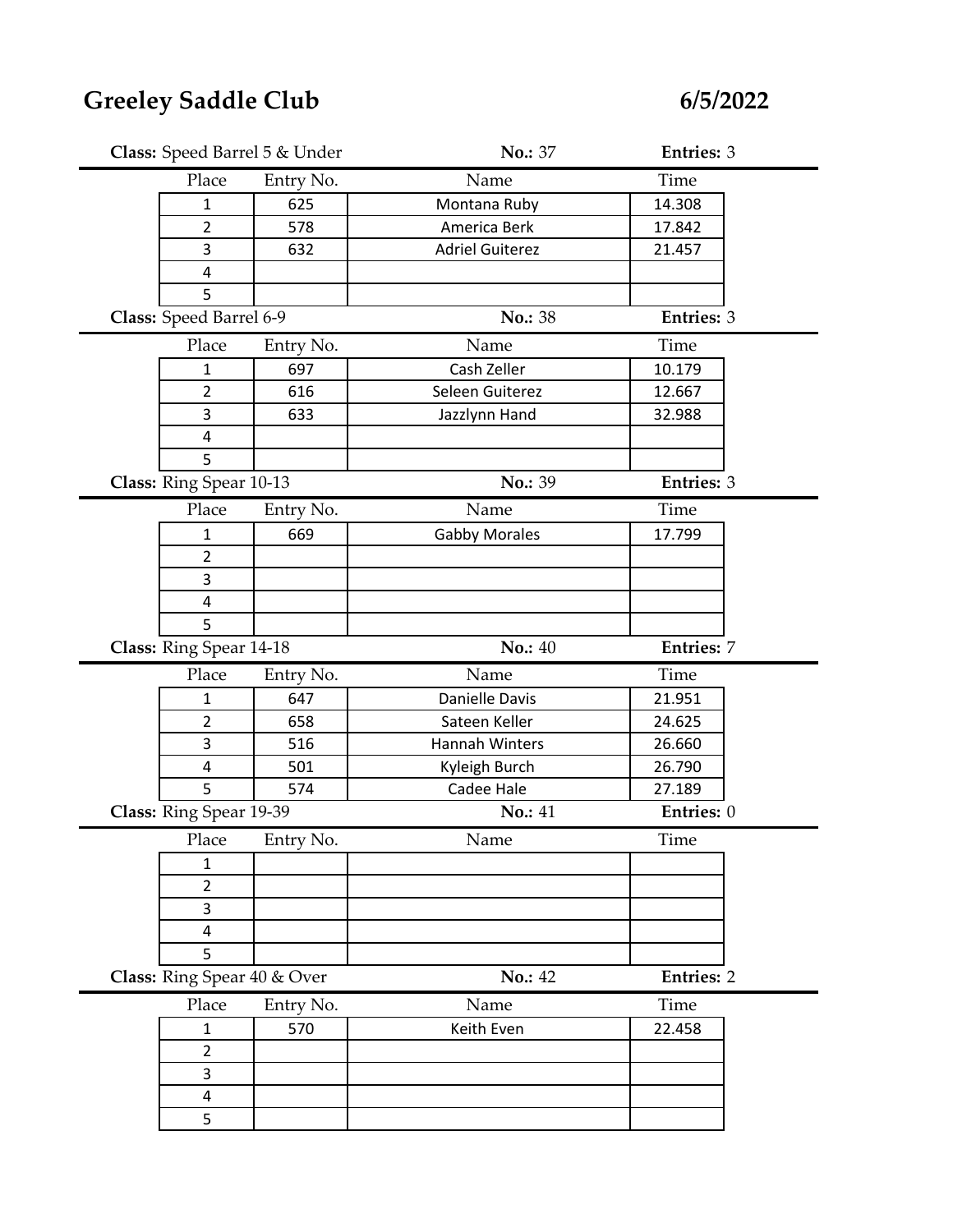| Class: Keyhole 5 & Under  |           | No.: 43                | <b>Entries: 4</b>  |  |
|---------------------------|-----------|------------------------|--------------------|--|
| Place                     | Entry No. | Name                   | Time               |  |
| 1                         | 625       | Montana Ruby           | 23.306             |  |
| $\overline{2}$            | 578       | America Berk           | 23.748             |  |
| 3                         | 640       | Sheyenne Holladay      | 26.084             |  |
| 4                         | 632       | <b>Adriel Guiterez</b> | 33.606             |  |
| 5                         |           |                        |                    |  |
| Class: Key Hole 6-9       |           | <b>No.: 44</b>         | <b>Entries: 4</b>  |  |
| Place                     | Entry No. | Name                   | Time               |  |
| 1                         | 571       | Lili Christensen       | 14.182             |  |
| $\overline{2}$            | 527       | Savannah Mendoza       | 15.077             |  |
| 3                         | 633       | Jazzlynn Hand          | 32.300             |  |
| 4                         | 616       | Seleen Guiterez        | 71.886             |  |
| 5                         |           |                        |                    |  |
| Class: Key Hole 10-13     |           | No.: 45                | <b>Entries: 5</b>  |  |
| Place                     | Entry No. | Name                   | Time               |  |
| $\mathbf{1}$              | 669       | <b>Gabby Morales</b>   | 5.823              |  |
| 2                         | 190       | Frankie O'Brien        | 7.663              |  |
| 3                         | 642       | Hayley Holladay        | 9.033              |  |
| $\overline{\mathbf{4}}$   |           |                        |                    |  |
| 5                         |           |                        |                    |  |
|                           |           |                        |                    |  |
| Class: Key Hole 14-18     |           | No.: 46                | <b>Entries: 12</b> |  |
| Place                     | Entry No. | Name                   | Time               |  |
| 1                         | 647       | Danielle Davis         | 6.017              |  |
| $\overline{2}$            | 667       | Autumn Peaslee         | 7.079              |  |
| 3                         | 658       | Sateen Keller          | 7.635              |  |
| 3                         | 597       | Kneyla Kohler          | 8.361              |  |
| 5                         | 574       | Cadee Hale             | 8.610              |  |
| Class: Key Hole 19-39     |           | No.: 47                | Entries: 0         |  |
| Place                     | Entry No. | Name                   | Time               |  |
| $\mathbf{1}$              |           |                        |                    |  |
| $\overline{2}$            |           |                        |                    |  |
| 3                         |           |                        |                    |  |
| 4                         |           |                        |                    |  |
| 5                         |           |                        |                    |  |
| Class: Key Hole 40 & Over |           | No.: 48                | <b>Entries: 2</b>  |  |
| Place                     | Entry No. | Name                   | Time               |  |
| $\mathbf{1}$              | 570       | Keith Even             | 6.113              |  |
| 2                         | 696       | Kim Taylor             | 19.665             |  |
| 3                         |           |                        |                    |  |
| $\overline{\mathbf{4}}$   |           |                        |                    |  |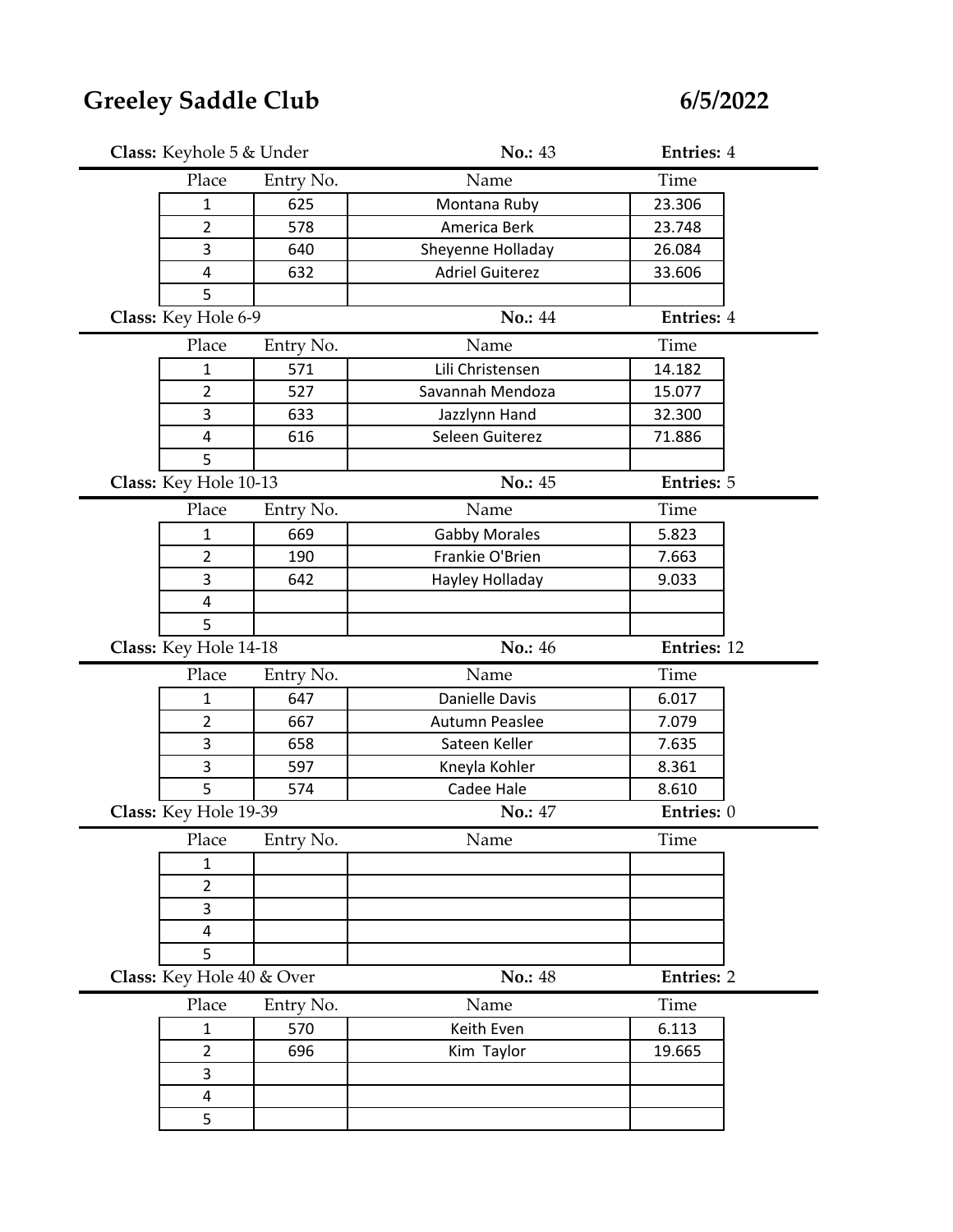|                               | Class: Pole Bending 5 & Under | No.: 49                  | <b>Entries: 4</b> |  |
|-------------------------------|-------------------------------|--------------------------|-------------------|--|
| Place                         | Entry No.                     | Name                     | Time              |  |
| $\mathbf{1}$                  | 578                           | America Berk             | 56.692            |  |
| $\overline{2}$                | 671                           | Andrew VanderVeiren      | 62.827            |  |
| 3                             | 632                           | <b>Adriel Guiterez</b>   | 80.868            |  |
| 4                             |                               |                          |                   |  |
| 5                             |                               |                          |                   |  |
| Class: Pole Bending 6-9       |                               | No.: 50                  | Entries: 6        |  |
| Place                         | Entry No.                     | Name                     | Time              |  |
| 1                             | 527                           | Savannah Mendoza         | 48.470            |  |
| $\overline{2}$                | 616                           | Seleen Guiterez          | 84.193            |  |
| 3                             | 670                           | Dominic VanderVeiren     | 84.193            |  |
| 4                             | 633                           | Jazzlynn Hand            | 128.279           |  |
| 5                             |                               |                          |                   |  |
| Class: Pole Bending 10-13     |                               | No.: 51                  | <b>Entries: 4</b> |  |
| Place                         | Entry No.                     | Name                     | Time              |  |
| $\mathbf{1}$                  | 668                           | Aniyah Ley               | 23.493            |  |
| $\overline{2}$                | 669                           | <b>Gabby Morales</b>     | 24.153            |  |
| 3                             | 589                           | <b>Gracie Hilgenberg</b> | 30.571            |  |
| 4                             |                               |                          |                   |  |
| 5                             |                               |                          |                   |  |
|                               |                               |                          |                   |  |
| Class: Pole Bending 14-18     |                               | No.: 52                  | Entries: 13       |  |
| Place                         | Entry No.                     | Name                     | Time              |  |
| $\mathbf{1}$                  | 658                           | Sateen Keller            | 28.692            |  |
| $\overline{2}$                | 647                           | Danielle Davis           | 28.831            |  |
| 3                             | 574                           | Cadee Hale               | 29.467            |  |
| 4                             | 516                           | Hannah Winters           | 31.669            |  |
| 5                             | 597                           | Kneyla Kohler            | 33.563            |  |
| Class: Pole Bending 19-39     |                               | No.: 53                  | Entries: 1        |  |
| Place                         | Entry No.                     | Name                     | Time              |  |
| $\mathbf{1}$                  | 526                           | Caitlin Mendoza          | 35.952            |  |
| $\overline{2}$                |                               |                          |                   |  |
| 3                             |                               |                          |                   |  |
| 4                             |                               |                          |                   |  |
| 5                             |                               |                          |                   |  |
| Class: Pole Bending 40 & Over |                               | No.: 54                  | <b>Entries: 3</b> |  |
| Place                         | Entry No.                     | Name                     | Time              |  |
| $\mathbf{1}$                  | 570                           | Keith Even               | 24.150            |  |
| $\overline{2}$                | 696                           | Kim Taylor               | 75.150            |  |
| 3                             |                               |                          |                   |  |
| $\overline{\mathbf{4}}$       |                               |                          |                   |  |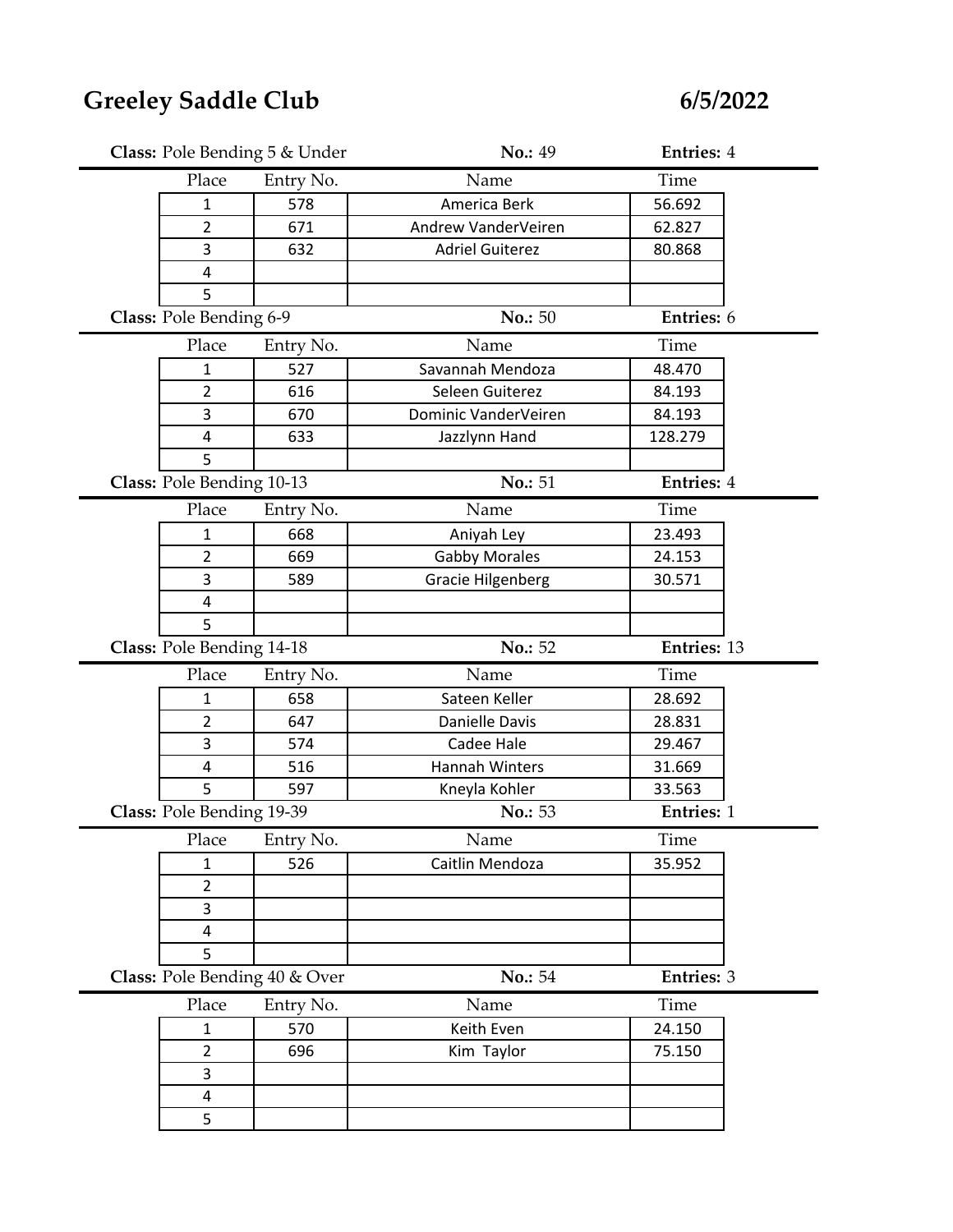| Class: Flag Race 5 & Under |           | No.: 55                  | <b>Entries: 3</b> |
|----------------------------|-----------|--------------------------|-------------------|
| Place                      | Entry No. | Name                     | Time              |
| $\mathbf{1}$               | 625       | Montana Ruby             | 53.379            |
| 2                          | 671       | Andrew VanderVeiren      | 55.258            |
| 3                          |           |                          |                   |
| $\overline{\mathbf{4}}$    |           |                          |                   |
| 5                          |           |                          |                   |
| Class: Flag Race 6-9       |           | No.: 56                  | Entries: 6        |
| Place                      | Entry No. | Name                     | Time              |
| $\mathbf{1}$               | 616       | Seleen Guiterez          | 26.251            |
| $\overline{2}$             | 571       | Lili Christensen         | 27.060            |
| 3                          |           |                          |                   |
| 4                          |           |                          |                   |
| 5                          |           |                          |                   |
| Class: Flag Race 10-13     |           | No.: 57                  | <b>Entries: 4</b> |
| Place                      | Entry No. | Name                     | Time              |
| $\mathbf{1}$               | 669       | <b>Gabby Morales</b>     | 10.645            |
| 2                          | 668       | Aniyah Ley               | 13.142            |
| 3                          | 190       | Frankie O'Brien          | 13.196            |
| $\overline{\mathbf{4}}$    | 589       | <b>Gracie Hilgenberg</b> | 13.566            |
| 5                          |           |                          |                   |
|                            |           | No.: 58                  | Entries: 8        |
| Class: Flag Race 14-18     |           |                          |                   |
| Place                      | Entry No. | Name                     | Time              |
| 1                          | 647       | Danielle Davis           | 10.060            |
| $\overline{2}$             | 667       | Autumn Peaslee           | 10.384            |
| 3                          | 658       | Sateen Keller            | 11.376            |
| 4                          | 597       | Kneyla Kohler            | 17.147            |
| 5                          | 501       | Kyleigh Burch            | 17.833            |
| Class: Flag Race 19-39     |           | No.: 59                  | Entries: 0        |
| Place                      | Entry No. | Name                     | Time              |
| $\mathbf{1}$               |           |                          |                   |
| $\overline{2}$             |           |                          |                   |
| 3                          |           |                          |                   |
| 4                          |           |                          |                   |
| 5                          |           |                          |                   |
| Class: Flag Race 40 & Over |           | No.: 60                  | Entries: 3        |
| Place                      | Entry No. | Name                     | Time              |
| $\mathbf{1}$               | 570       | Keith Even               | 10.618            |
| $\overline{2}$             |           |                          |                   |
| 3                          |           |                          |                   |
| $\overline{\mathbf{4}}$    |           |                          |                   |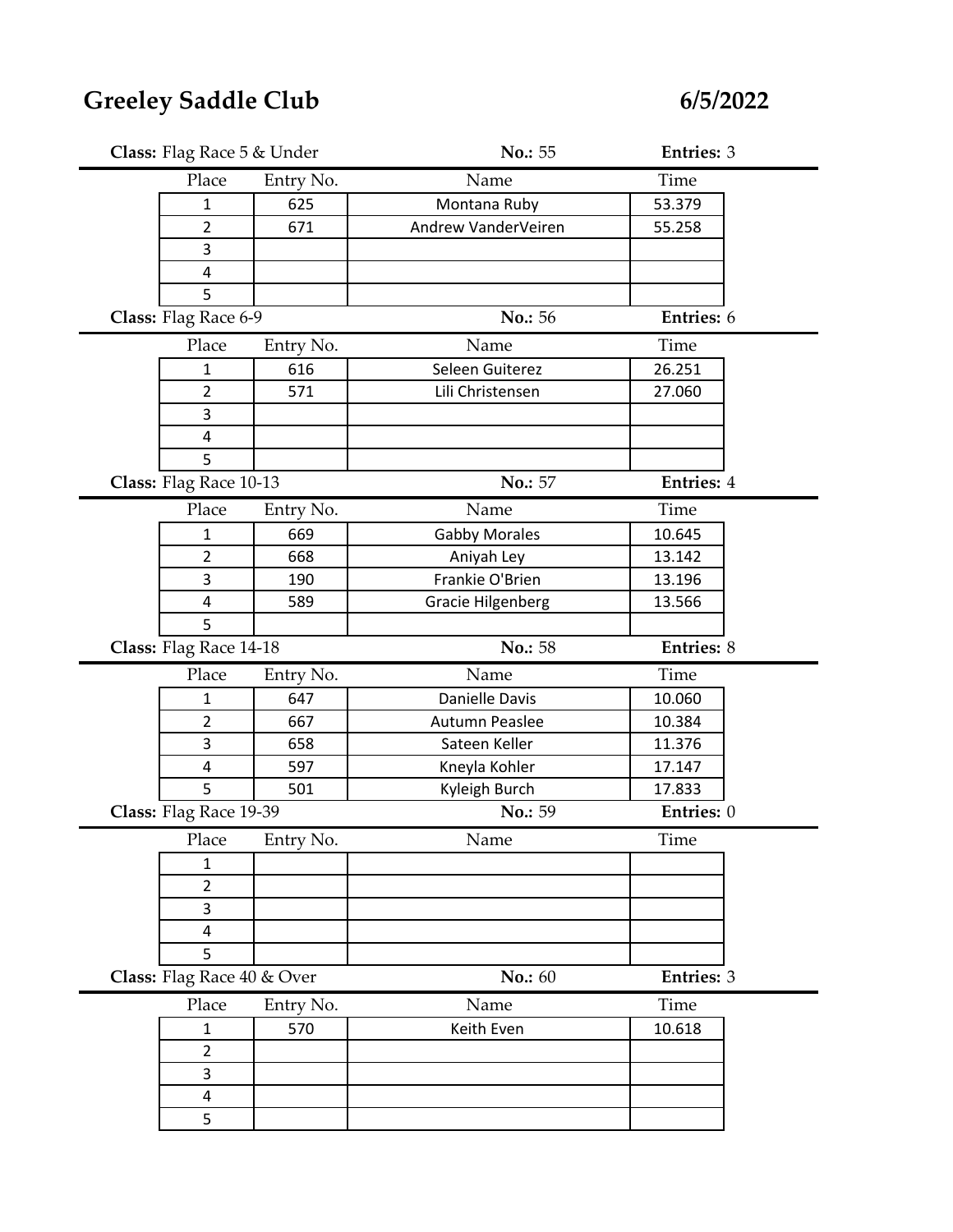